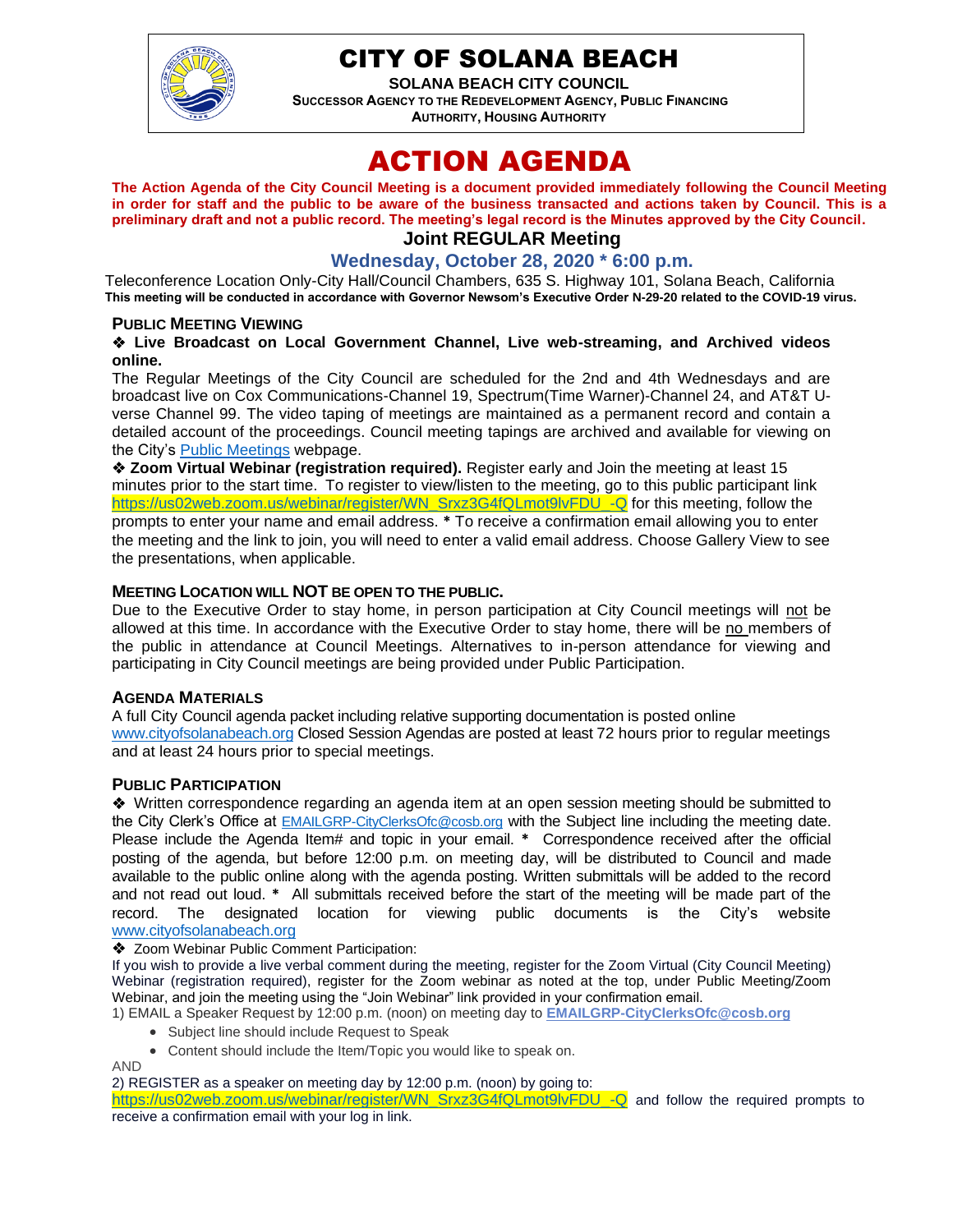- Join the meeting 30 minutes before the meeting begins by clicking on the link provided in your confirmation email.
- Speaking participants may use the computer's microphone and speakers to listen and communicate or they may also call into the meeting by dialing into the meeting with a telephone (this information will be provided in your email confirmation). If you call in as well for better audio, mute your computer's speakers to eliminate feedback.
- Participants will be called upon from those who have submitted the Speaker Request, registered, and logged on as described above. You will be called on by name and unmuted by the meeting organizer and may provide comments for the allotted time. Allotted speaker times are listed under each [Agenda s](https://urldefense.proofpoint.com/v2/url?u=https-3A__www.ci.solana-2Dbeach.ca.us_index.asp-3FSEC-3DF0F1200D-2D21C6-2D4A88-2D8AE1-2D0BC07C1A81A7-26Type-3DB-5FBASIC&d=DwMFaQ&c=euGZstcaTDllvimEN8b7jXrwqOf-v5A_CdpgnVfiiMM&r=1XAsCUuqwK_tji2t0s1uIQ&m=C7WzXfOw2_nkEFMJClT55zZsF4tmIf_7KTn0o1WpYqI&s=3DcsWExM2_nx_xpvFtXslUjphiXd0MDCCF18y_Qy5yU&e=)ection.
- Participants can use a computer microphone and speakers to listen and communicate or dial into the meeting with a telephone (if you log in and call in, mute one of the devices to eliminate feedback).
- Do not self-mute since you will be muted when you enter the meeting and organizers will unmute you to provide comments. All oral comments received prior to the close of the meeting will be made part of the meeting record.

#### **SPECIAL ASSISTANCE NEEDED** - AMERICAN DISABILITIES ACT TITLE 2

In compliance with the Americans with Disabilities Act of 1990, persons with a disability may request an agenda in appropriate alternative formats as required by Section 202. Any person with a disability who requires a modification or accommodation in order to participate in a meeting should direct such request to the City Clerk's office (858) 720-2400 [EMAILGRP-CityClerksOfc@cosb.org](mailto:EMAILGRP-CityClerksOfc@cosb.org) at least 72 hours prior to the meeting.

> As a courtesy to all meeting attendees, please set cellular phones and pagers to silent mode and engage in conversations offline/muted.

| <b>CITY COUNCILMEMBERS</b>                 |                                        |                                         |
|--------------------------------------------|----------------------------------------|-----------------------------------------|
| Jewel Edson, Mayor                         |                                        |                                         |
| Judy Hegenauer, Deputy Mayor               |                                        | Kristi Becker, Councilmember            |
| Kelly Harless, Councilmember               |                                        | David A. Zito, Councilmember            |
| <b>Gregory Wade</b><br><b>City Manager</b> | Johanna Canlas<br><b>City Attorney</b> | <b>Angela Ivey</b><br><b>City Clerk</b> |

#### **SPEAKERS:**

See Public Participation on the first page of the Agenda for publication participation options.

#### **READING OF ORDINANCES AND RESOLUTIONS:**

Pursuant to [Solana Beach Municipal Code](mailto:https://www.codepublishing.com/CA/SolanaBeach/) Section 2.04.460, at the time of introduction or adoption of an ordinance or adoption of a resolution, the same shall not be read in full unless after the reading of the title, further reading is requested by a member of the Council. If any Councilmember so requests, the ordinance or resolution shall be read in full. In the absence of such a request, this section shall constitute a waiver by the council of such reading.

# **CALL TO ORDER AND ROLL CALL:**

#### **CLOSED SESSION REPORT:**

**FLAG SALUTE:**

#### **APPROVAL OF AGENDA: COUNCIL ACTION: Approved 5/0**

#### **ORAL COMMUNICATIONS:**

#### *Note to Public: Refer to Public Participation for information on how to submit public comment.*

This portion of the agenda provides an opportunity for members of the public to address the City Council on items relating to City business and not appearing on today's agenda by having submitted written comments for the record to be filed with the record or by registering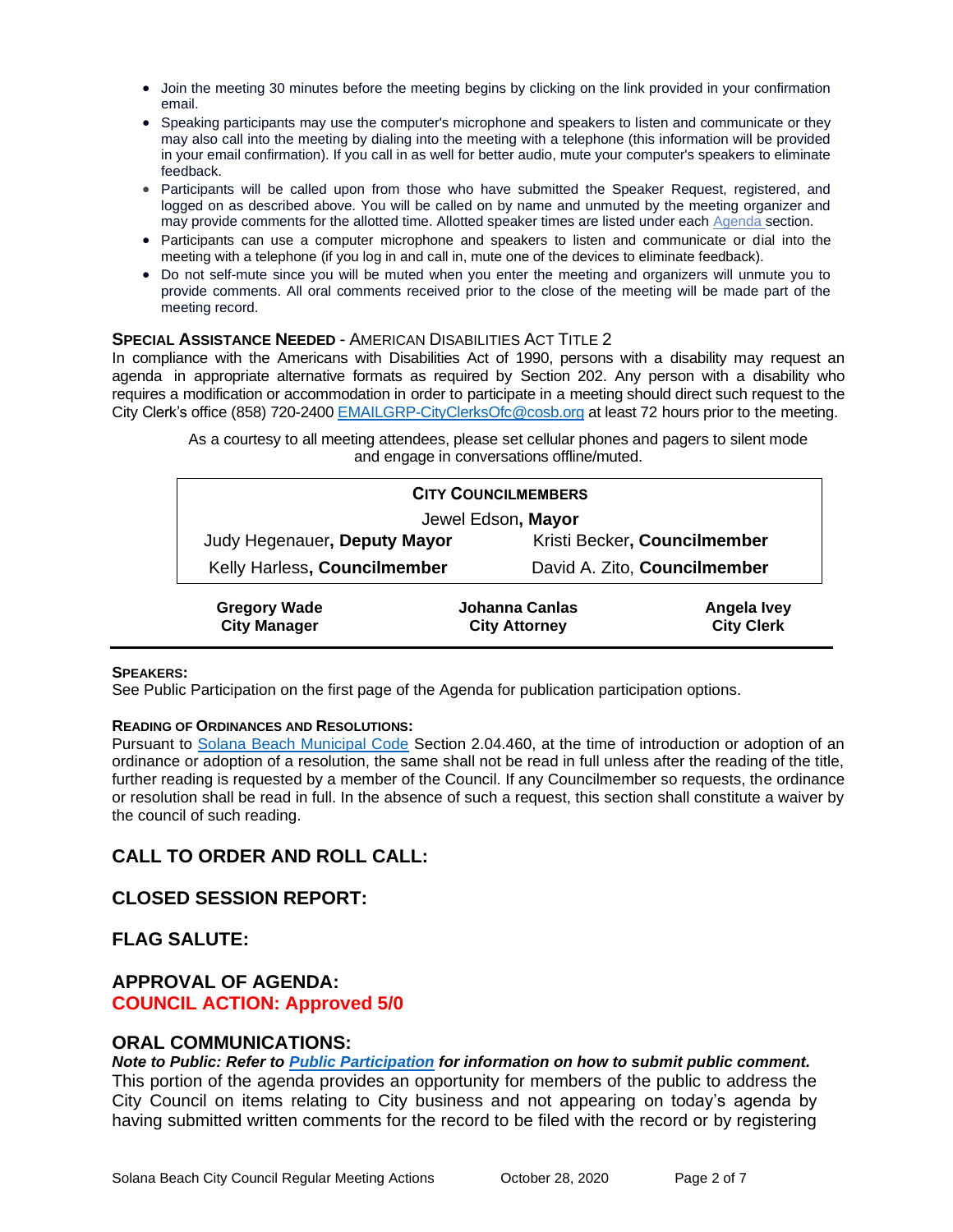to join the virtual meeting online to speak live, per the Public Participation instructions on the Agenda.

Comments relating to items on this evening's agenda are taken at the time the items are heard. Pursuant to the Brown Act, no action shall be taken by the City Council on public comment items. Council may refer items to the City Manager for placement on a future agenda. The maximum time allotted for each speaker is THREE MINUTES (SBMC 2.04.190).

## **COUNCIL COMMUNITY ANNOUNCEMENTS / COMMENTARY:**

*An opportunity for City Council to make brief announcements or report on their activities. These items are not agendized for official City business with no action or substantive discussion.* 

# **A. CONSENT CALENDAR:** (Action Items) (A.1. - A.5.)

*Note to Public: Refer to Public Participation for information on how to submit public comment.*  Items listed on the Consent Calendar are to be acted in a single action of the City Council unless pulled for discussion.

Any member of the public may address the City Council on an item of concern by submitting written correspondence for the record to be filed with the record or by registering to join the virtual meeting online to speak live, per the Public Participation instructions on the Agenda. The maximum time allotted for each speaker is THREE MINUTES (SBMC 2.04.190).

Those items removed from the Consent Calendar by a member of the Council will be trailed to the end of the agenda, while Consent Calendar items removed by the public will be discussed immediately after approval of the Consent Calendar.

### **A.1. Minutes of the City Council.**

Recommendation: That the City Council

1. Approve the Minutes of the following City Council meetings, September 9 and September 23, 2020.

Approved Minutes [http://www.ci.solana-beach.ca.us/index.asp?SEC=F0F1200D-21C6-4A88-8AE1-](http://www.ci.solana-beach.ca.us/index.asp?SEC=F0F1200D-21C6-4A88-8AE1-0BC07C1A81A7&Type=B_BASIC) [0BC07C1A81A7&Type=B\\_BASIC](http://www.ci.solana-beach.ca.us/index.asp?SEC=F0F1200D-21C6-4A88-8AE1-0BC07C1A81A7&Type=B_BASIC)

## **COUNCIL ACTION: Approved 5/0**

#### **A.2. Register of Demands.** (File 0300-30)

Recommendation: That the City Council

1. Ratify the list of demands for September 26, 2020 – October 9, 2020.

#### [Item A.2. Report \(click here\)](https://solanabeach.govoffice3.com/vertical/Sites/%7B840804C2-F869-4904-9AE3-720581350CE7%7D/uploads/Item_A.2._Report_(click_here)_10-28-20_O.pdf) **COUNCIL ACTION: Approved 5/0**

#### **A.3. General Fund Adopted Budget Changes for Fiscal Year 2020/21.** (File 0330-30)

Recommendation: That the City Council

1. Receive the report listing changes made to the Fiscal Year 2020-2021 General Fund Adopted Budget.

[Item A.3. Report \(click here\)](https://solanabeach.govoffice3.com/vertical/Sites/%7B840804C2-F869-4904-9AE3-720581350CE7%7D/uploads/Item_A.3._Report_(click_here)_10-28-20_O.pdf) **COUNCIL ACTION: Approved 5/0**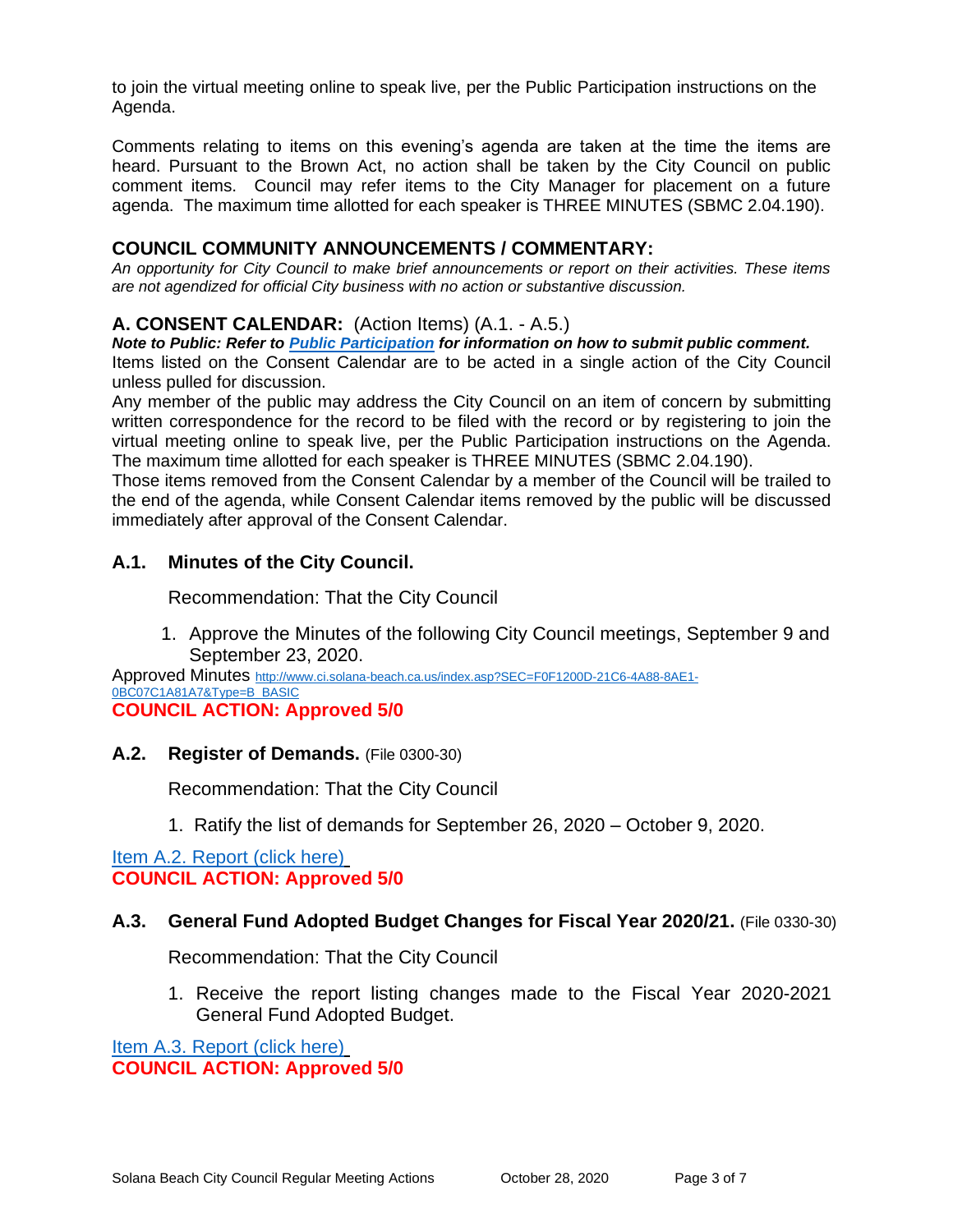### **A.4. Closing City Hall Between the Christmas and New Year's Holidays.** (File 0110-75)

Recommendation: That the City Council

1. Adopt **Resolution 2020-138** authorizing the closure of City Hall and all nonpublic safety facilities on Monday, December 28th, Tuesday, December 29th, and Wednesday, December 30th for miscellaneous, confidential and management employees, and approve 12-hours of additional leave to the fire employees' leave banks and 24-hours of additional leave to the marine safety employees' leave banks.

[Item A.4. Report \(click here\)](https://solanabeach.govoffice3.com/vertical/Sites/%7B840804C2-F869-4904-9AE3-720581350CE7%7D/uploads/Item_A.4._Report_(click_here)_10-28-20_O.pdf)

*Posted Reports & Supplemental Docs contain records up to the cut off time, prior to the start of the meeting, for processing new submittals. The final official record containing handouts, PowerPoints, etc. can be obtained through a Records Request to the City Clerk's Office.*

# **COUNCIL ACTION: Approved 5/0**

# **B. PUBLIC HEARINGS:** None

# **C. STAFF REPORTS: (C.1. – C.4.)**

*Note to Public: Refer to Public Participation for information on how to submit public comment.*  Any member of the public may address the City Council on an item of concern by submitting written correspondence for the record to be filed with the record or by registering to join the virtual meeting online to speak live, per the Public Participation instructions on the Agenda. The maximum time allotted for each speaker is THREE MINUTES (SBMC 2.04.190).

#### **C.1. 6 th Cycle Housing Element Update Discussion.** (File 0610-10)

Recommendation: That the City Council

1. Discuss and provide guidance regarding the Draft Housing Element Update.

[Item C.1. Report \(click here\)](https://www.dropbox.com/sh/zcv06if5pomosvz/AADQ4stjKgWCQ6ND4lkfVJ04a?dl=0)

[Item C.1. Suppemental Docs \(Updated 10-28 at 525pm\)](https://solanabeach.govoffice3.com/vertical/Sites/%7B840804C2-F869-4904-9AE3-720581350CE7%7D/uploads/Item_C.1._Supplemental_Docs_(Updated_10-28_at_445pm)_-_R.pdf)

*Posted Reports & Supplemental Docs contain records up to the cut off time, prior to the start of the meeting, for processing new submittals. The final official record containing handouts, PowerPoints, etc. can be obtained through a Records Request to the City Clerk's Office.*

**Discussion** 

# **C.2. Senate Bill 1383 Organic Waste Requirements and Impacts.** (File 1030-50)

Recommendation: That the City Council

1. Receive a presentation from Staff on SB 1383 and provide direction to Staff as appropriate. Direction could include to draft regulations and ordinances as required by SB 1383 for Council to consider and to explore options to address SB 1383 requirements collaboratively with other RSWA cities.

[Item C.2. Report](https://solanabeach.govoffice3.com/vertical/Sites/%7B840804C2-F869-4904-9AE3-720581350CE7%7D/uploads/Item_C.2._Report_(click_here)_10-28-20_O.pdf) (click here)

*Posted Reports & Supplemental Docs contain records up to the cut off time, prior to the start of the meeting, for processing new submittals. The final official record containing handouts, PowerPoints, etc. can be obtained through a Records Request to the City Clerk's Office.*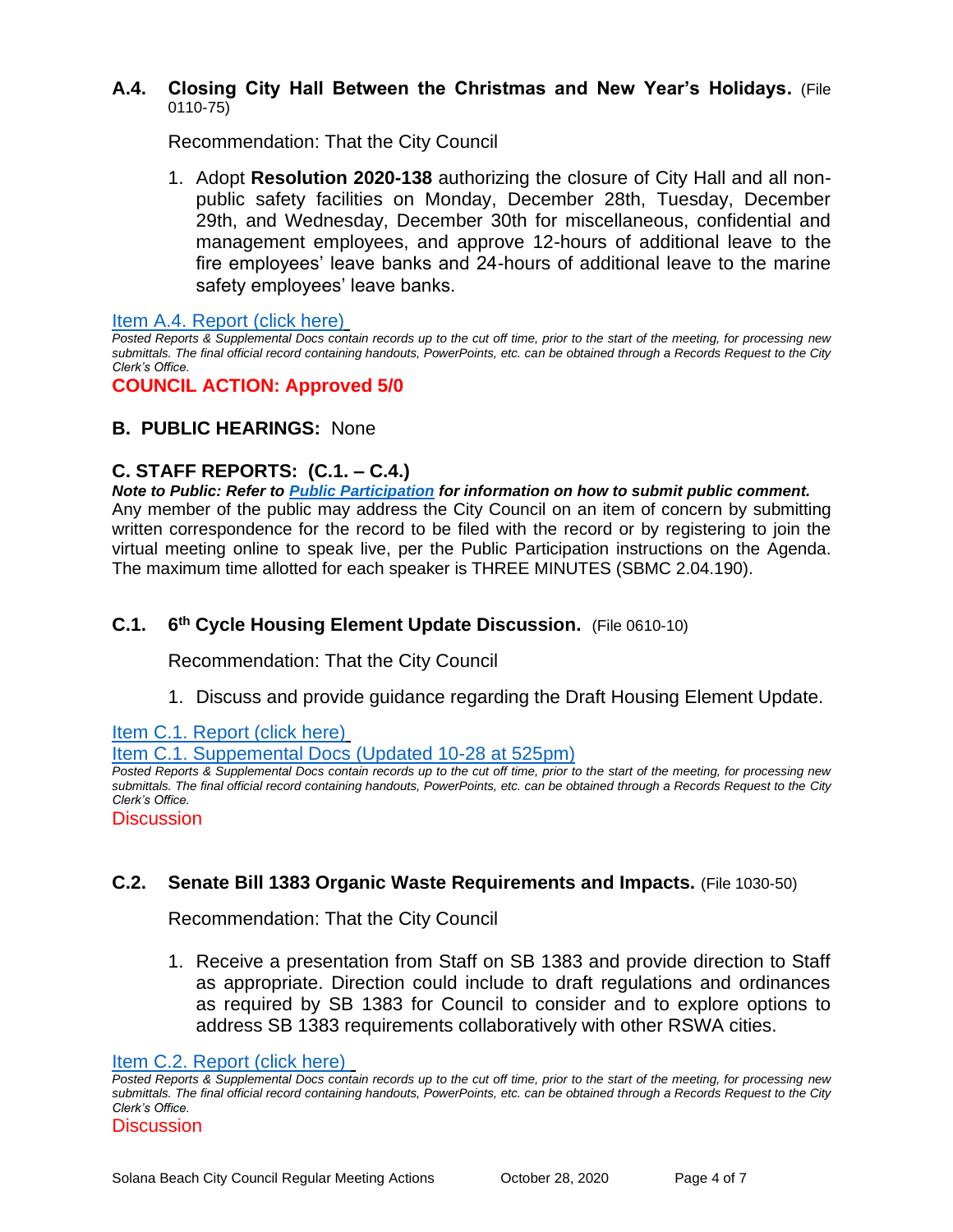# **C.3. Community Development Block Grant CARES Act (CDBG-CV) and CARES Act CRF Funding and Community Resource Center Administration of a Rental Assistance Program.** (File 0230-20)

Recommendation: That the City Council

- 1. Adopt **Resolution 2020–136** approving the use of CDBG-CV funding for the Food Distribution Event and the Rental Assistance Program.
- 2. Adopt **Resolution 2020–140** approving the use of CARES Act CRF funding for the Rental Assistance Program.
- 3. Approve the MOUs with CRC to administer the Rental Assistance Program.
- 4. Authorize the City Manager to enter into any and all agreements with the County of San Diego to administer the CDBG-CV program.

[Item C.3. Report \(click here\)](https://solanabeach.govoffice3.com/vertical/Sites/%7B840804C2-F869-4904-9AE3-720581350CE7%7D/uploads/Item_C.3._Report_(click_here)_10-28-20_O.pdf) 

[C.3. Staff Report Update 1](https://solanabeach.govoffice3.com/vertical/Sites/%7B840804C2-F869-4904-9AE3-720581350CE7%7D/uploads/C.3._Staff_Report_Update_1_-_O.pdf)

[C.3. Staff Report Update 2](https://solanabeach.govoffice3.com/vertical/Sites/%7B840804C2-F869-4904-9AE3-720581350CE7%7D/uploads/C.3._Staff_Report_Update_2_-_O.pdf)

*Posted Reports & Supplemental Docs contain records up to the cut off time, prior to the start of the meeting, for processing new submittals. The final official record containing handouts, PowerPoints, etc. can be obtained through a Records Request to the City Clerk's Office.*

**COUNCIL ACTION: Approved 5/0**

### **C.4. Vacation Accrual Administrative Policy Amendment.** (File 0520-80)

Recommendation: That the City Council

1. Consider adoption of **Resolution 2020-139** approving and directing the City Manager to amend current polices to allow executive and mid-management employees to cash out a certain number of vacation hours on an annual basis.

[Item C.4. Report \(click here\)](https://solanabeach.govoffice3.com/vertical/Sites/%7B840804C2-F869-4904-9AE3-720581350CE7%7D/uploads/Item_C.4._Report_(click_here)_10-28-20_O.pdf) 

*Posted Reports & Supplemental Docs contain records up to the cut off time, prior to the start of the meeting, for processing new submittals. The final official record containing handouts, PowerPoints, etc. can be obtained through a Records Request to the City Clerk's Office.*

**COUNCIL ACTION: Approved 3/2 (Noes: Edson, Zito)**

#### **A.5. City's Housing and Safety Elements Update Services Agreement.** (File 0610- 10)

Recommendation: That the City Council

1. Adopt **Resolution 2020-137** authorizing the City Manager to execute an amendment to the Professional Services Agreement with Kimley-Horn and Associates Inc. for an additional amount not to exceed \$65,000.

[Item A.5. Report \(click here\)](https://solanabeach.govoffice3.com/vertical/Sites/%7B840804C2-F869-4904-9AE3-720581350CE7%7D/uploads/Item_A.5._Report_(click_here)_10-28-20_-_O.pdf)

**COUNCIL ACTION: Approved 5/0**

*Posted Reports & Supplemental Docs contain records up to the cut off time, prior to the start of the meeting, for processing new submittals. The final official record containing handouts, PowerPoints, etc. can be obtained through a Records Request to the City Clerk's Office.*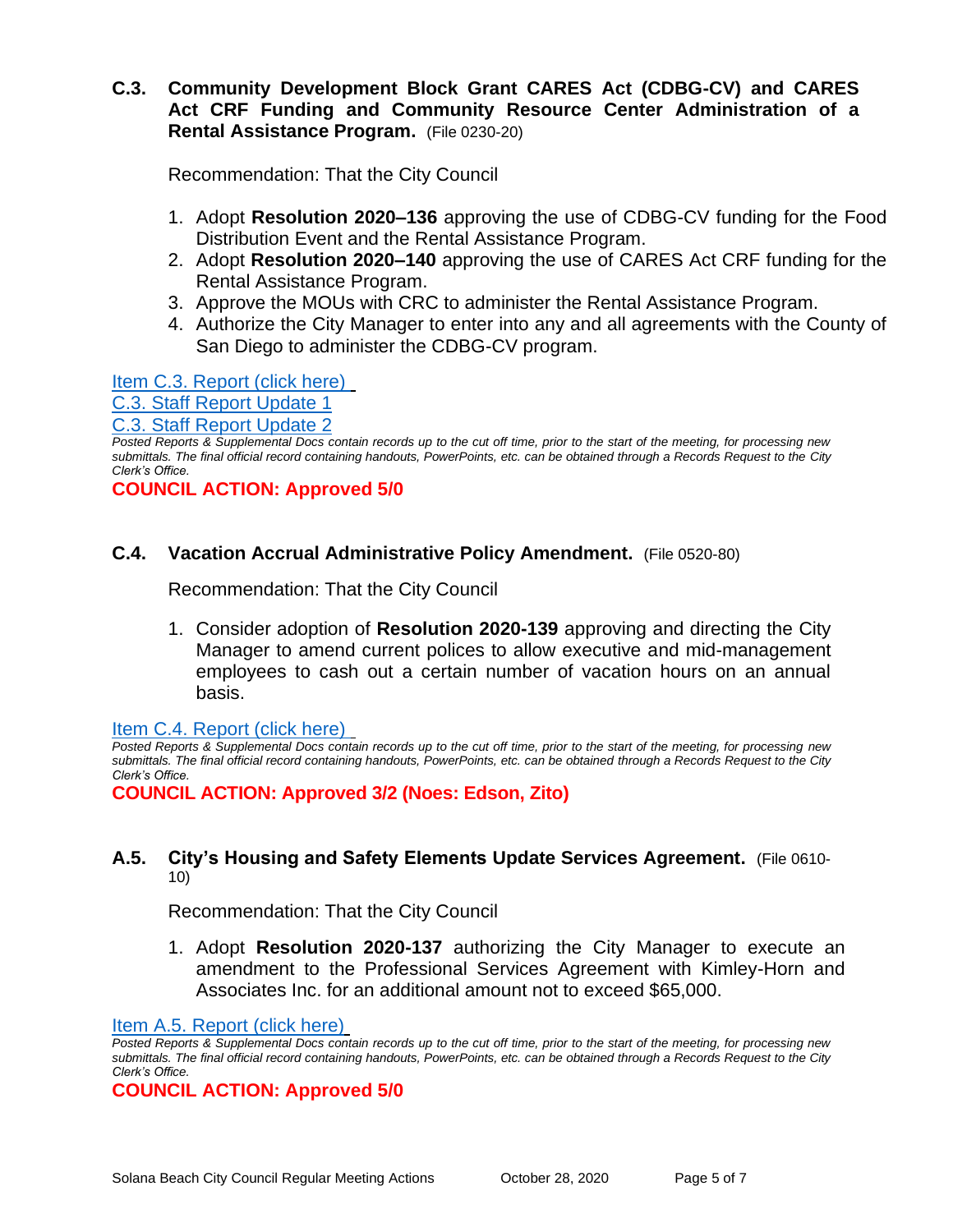# **WORK PLAN COMMENTS:**

*Adopted June 12, 2019*

# **COMPENSATION & REIMBURSEMENT DISCLOSURE:**

GC: Article 2.3. Compensation: 53232.3. (a) Reimbursable expenses shall include, but not be limited to, meals, lodging, and travel. 53232.3 (d) Members of a legislative body shall provide brief reports on meetings attended at the expense of the local agency "*City*" at the next regular meeting of the legislative body.

# **COUNCIL COMMITTEE REPORTS:** [Council Committees](https://www.ci.solana-beach.ca.us/index.asp?SEC=584E1192-3850-46EA-B977-088AC3E81E0D&Type=B_BASIC)

#### **REGIONAL COMMITTEES: (outside agencies, appointed by this Council)**

- a. City Selection Committee (meets twice a year) Primary-Edson, Alternate-Zito
- b. County Service Area 17: Primary- Harless, Alternate-Edson
- c. Escondido Creek Watershed Authority: Becker /Staff (no alternate).
- d. League of Ca. Cities' San Diego County Executive Committee: Primary-Becker, Alternate-Harless and any subcommittees.
- e. League of Ca. Cities' Local Legislative Committee: Primary-Harless, Alternate-Becker
- f. League of Ca. Cities' Coastal Cities Issues Group (CCIG): Primary-Becker, Alternate-Harless
- g. North County Dispatch JPA: Primary-Harless, Alternate-Becker
- h. North County Transit District: Primary-Edson, Alternate-Becker
- i. Regional Solid Waste Association (RSWA): Primary-Hegenauer, Alternate-Becker
- j. SANDAG: Primary-Zito, 1<sup>st</sup> Alternate-Edson, 2<sup>nd</sup> Alternate-Becker, and any subcommittees.
- k. SANDAG Shoreline Preservation Committee: Primary-Hegenauer, Alternate-Zito
- l. San Dieguito River Valley JPA: Primary-Hegenauer, Alternate-Zito
- m. San Elijo JPA: Primary-Zito, Primary-Becker, Alternate-City Manager
- n. 22nd Agricultural District Association Community Relations Committee: Primary-Edson, Primary-Harless

# **STANDING COMMITTEES: (All Primary Members)** *(Permanent Committees)*

- a. Business Liaison Committee Zito, Edson.
- b. Fire Dept. Management Governance & Organizational Evaluation Harless, Hegenauer
- c. Highway 101 / Cedros Ave. Development Committee Edson, Becker
- d. Parks and Recreation Committee Zito, Harless
- e. Public Arts Committee Edson, Hegenauer
- f. School Relations Committee Hegenauer, Harless

§

g. Solana Beach-Del Mar Relations Committee – Zito, Edson

# **ADJOURN:**

#### *Next Scheduled Meeting is a Special Meeting on November 18, 2020*

*Always refer the City's website Event Calendar for Special Meetings or an updated schedule. Or Contact City Hall 858-720-2400*

*[www.cityofsolanabeach.org](http://www.cityofsolanabeach.org/)* 

#### **AFFIDAVIT OF POSTING**

*STATE OF CALIFORNIA COUNTY OF SAN DIEGO CITY OF SOLANA BEACH*

I, Angela Ivey, City Clerk of the City of Solana Beach, do hereby certify that this Agenda for the October 28, 2020 Council Meeting was called by City Council, Successor Agency to the Redevelopment Agency,